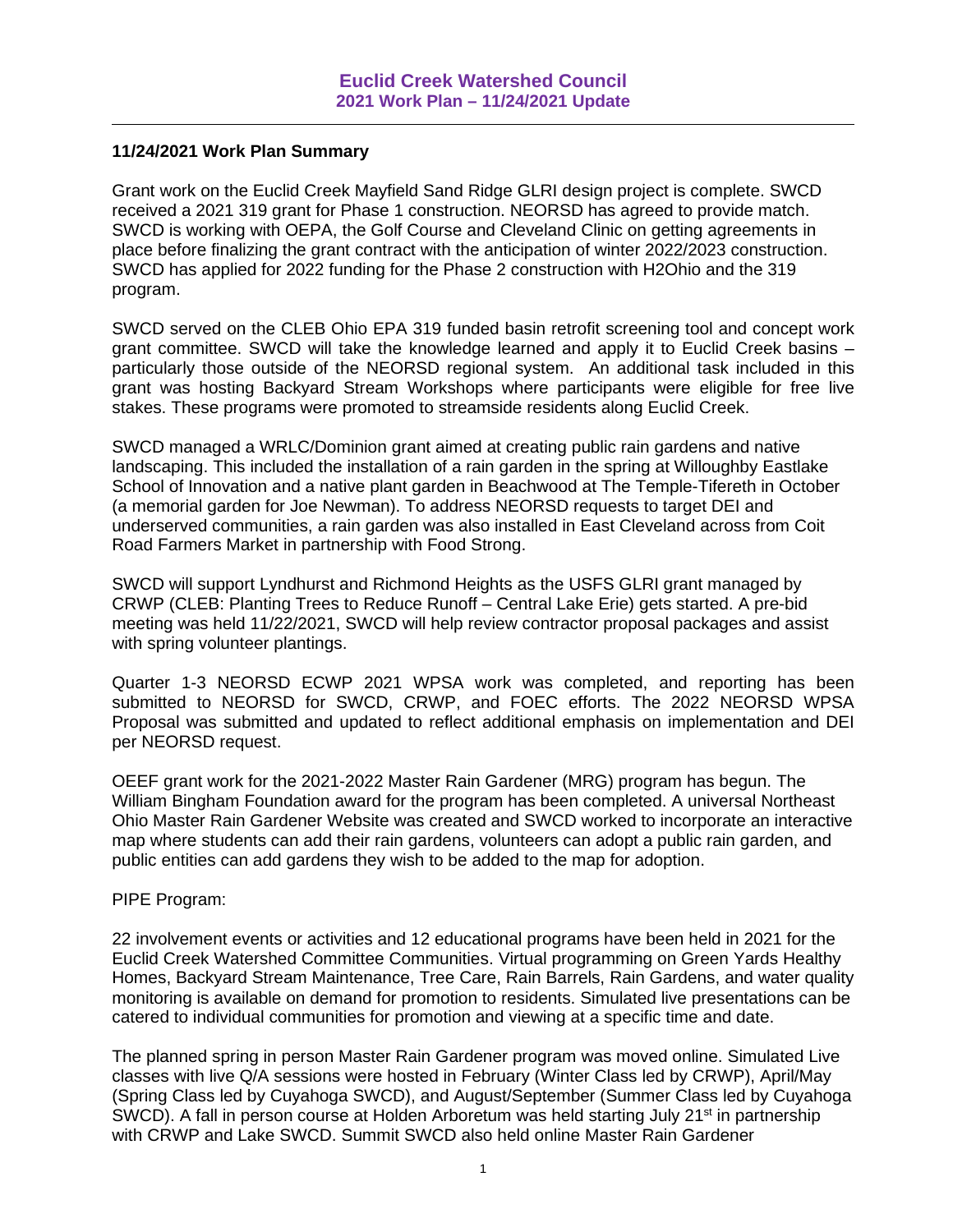Programming in 2021. 145 students took the one of the Northeast Ohio MRG classes in 2021. 23 of the students resided in Euclid Creek Watershed Communities. Since the program inception in 2019, 109 rain gardens have been installed by Northeast Ohio Master Rain Gardener graduates.16 professionals have been certified, and 12 graduates have adopted public rain gardens and perform routine maintenance.

Specific updates on tasks/activities for the work plan are highlighted in blue below.

Tasks needing feedback or action are in red below.

### **Euclid Creek Watershed Action Plan Implementation**

 Restoration, Conservation, and Green Infrastructure Projects: Continue implementing, monitoring and stewarding stream and floodplain restoration projects, greenspace conservation and stormwater management projects in the watershed and within the Council's community boundaries.

*Annual projects list:*

#### *Active Projects:*

#### *Mayfield Sand Ridge -Lyndhurst*– *Design*

- Cuyahoga SWCD will manage project, money will pass from USEPA through OLEC to Cuyahoga SWCD. *Funded by GLRI.*
- *Grant Completed June 2021*
- *Mayfield Sand Ridge -Lyndhurst Phase 1 Construction*
	- Cuyahoga SWCD will manage project, Ohio EPA 319 funds and NEORSD match.
	- **Cuyahoga SWCD working with partners on agreements to initiate grant.**

#### *USFS GLRI Tree Planting*

- Cuyahoga SWCD will assist CRWP and communities with administration of tree planting and invasive management that is part of regional grant to CLEB for riparian reforestation efforts. *Funded by USFS/GLRI*
- *Attended kick off meeting, completed partner agreement, review RFP, attended Pre-Bid meeting*

#### *Basin Retrofit Screen Tool*

- Cuyahoga SWCD will work with CLEB partners on 319 grant for screening tool to prioritize basin retrofits. *Funded by EPA 319 Program.*
- *Attending monthly check in meetings and coordinating GIS data sharing with consultant, attended training session, attended project feedback session.*

### *Rain Garden and Native Plant Installation*

- Cuyahoga SWCD will manage grant deliverables for 4-5 native plant or rain garden installations. *Funded by WRLC/Dominion Energy*
- *Willoughby Eastlake School of Innovation rain garden installation May*
- *Food Strong Rain Garden installation May*
- *Beachwood Native Garden Installation October*
- *South Euclid Legacy Tree Planting October (Funded by SWCD Legacy Tree Donation Program)*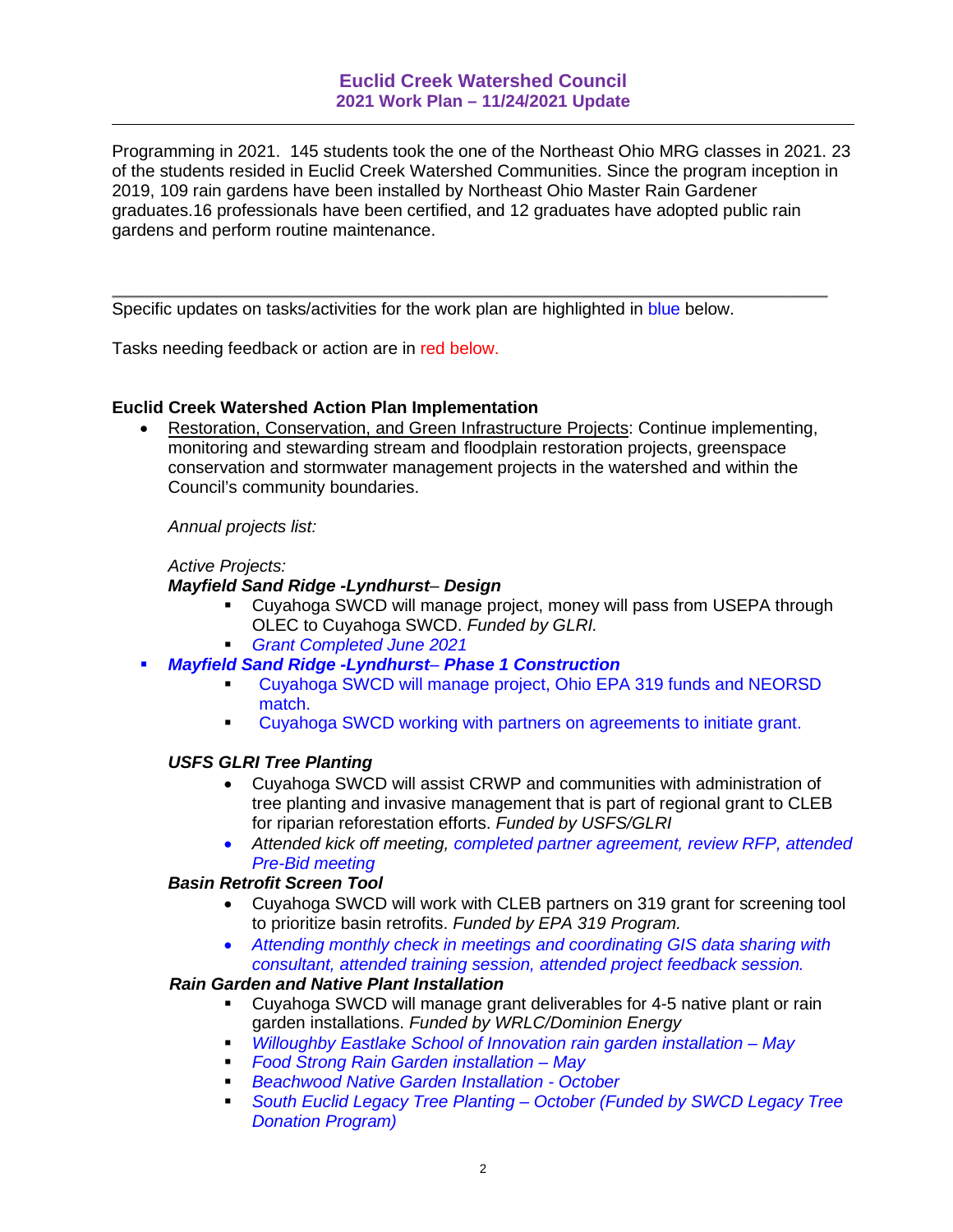Euclid – Will reconvene with city in 2022 about priorities. Will work with city and Bluestone Heights to identify sites that target underserved communities.

## *FOEC Outreach Grant*

- Cuyahoga SWCD will assist FOEC with ordering materials for educational outreach mailings and Enviroscape educational tool for tabling. *Funded by WRLC/Dominion Energy*
- *SWCD completed grant purchases for FOEC, FOEC has successfully used the Enviroscape at several community festivals. SWCD completed final grant report.*

## *Master Rain Gardener Program*

- Cuyahoga SWCD will assist CRWP and Lake SWCD to manage grant deliverables to administer the Northeast Ohio Master Rain Gardener Program – *current funding from WRLC/Dominion Energy and William Bingham Foundation, and OEEF grant awarded April 2021 to continue program into 2022.*
- *Held two online programs, assisted CRWP with fall in person program. Helped to create master website and interactive rain garden maps.*

## *South Euclid Green Infrastructure Incentive Program*

- Cuyahoga SWCD will assist CRWP and the community with implementation of pilot stormwater incentive program.
- Attended meeting with CRWP and Bluestone Heights to map out partner roles
- Project will get started in earnest in 2022

# *Existing Project Stewardship:*

- **East Branch Dam Removal Project, Euclid and Richmond Heights - Monitoring**
	- o Continue with annual monitoring to ensure project stability, due to proximity to Highland Road bridge footers.
	- o Work with NEORSD and CMP to ensure bridge work stabilization meets intent and watershed requirements.
	- o Cuyahoga SWCD Stormwater staff have been sending monthly requests to contractor and county for proper stabilization.
	- o Spring walk though with partners.
	- o Continued monthly work with SWCD stormwater staff to monitor bridge stabilization efforts and native plantings
	- Continued issues with perimeter stabilization at water level.
- **Willoughby Eastlake School of Innovation Stream Restoration Project, Willoughby Hills – Restoration Project Monitoring and Volunteer Maintenance**
	- Work with school to maintain invasives and monitor project.
	- <sup>15</sup> White Pines planted along highway border of project.
	- **EPA monitored project in summer.**
	- SWCD inspected the site and informed contractor of needed repairs to upstream bend stabilization.
	- **Contractor addressed repairs.**
- **Wildwood Lacustrine Wetland and Stream Restoration Project, Cleveland – Monitoring**
	- Coordinate with partners on future monitoring and maintenance activities.
	- **Spring Cleanup and invasive pull May 15.**
	- **Annual monitoring.**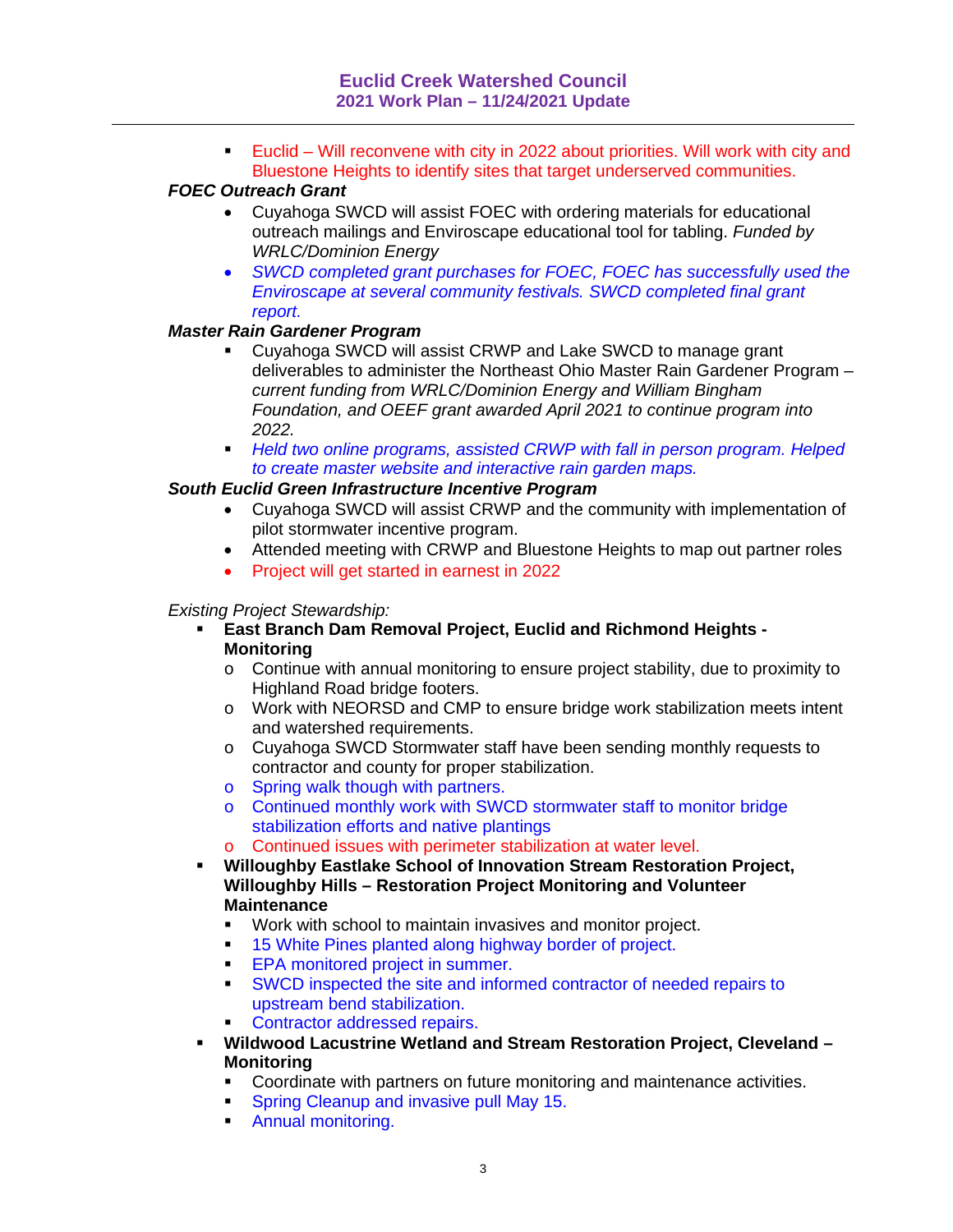- **1** erosion monitoring after significant rain event.
- **Community Christian Church, Euclid Tree Planting Monitoring and Volunteer Maintenance**
	- Monitor restoration project and coordinate volunteer maintenance.
	- Monitoring occurred this spring, majority of trees are healthy. Site is in need of a litter pick up day and tree cage maintenance event.
- **Hawken School, Community Park Meadows and Rain Gardens, Lyndhurst – Monitoring and Volunteer Maintenance**
	- Monitor restoration projects and coordinate volunteer maintenance.
	- Worked with Hawken Students to manage phragmites. Continued monitoring of tree planting.
	- Site is in need of a cage maintenance day. Supplemental plantings on the hillside would be beneficial.
- **Ninemile Rain Garden and Native Landscape Beds, South Euclid – Monitoring and Volunteer Maintenance**
	- Monitor Bioswale and native beds installed 2019 and coordinate volunteer maintenance.
	- Annual monitoring performed. Cages removed from areas that no longer needed them. Site in good condition.
- **Redstone Run Highland Reserve, City Hall Riparian Planting, Greenwood Farm Green Infrastructure, County Airport Rain Garden, Richmond Heights - Monitoring & Invasives Management**
	- Manage invasive Canada thistle plants in riparian area (Work with USFS/GLRI project on long-term solution).
	- Monitor restoration plantings and manage invasives in coordination with West Creek Conservancy.
	- Volunteer stewards have been working to address trash and invasives at Redstone Run and Greenwood Farm. Poisonous Hemlock was identified at Greenwood Farm and a request has been made for city staff assistance.
	- A few shrubs and trees have been ordered to enhance the bioretention at Greenwood Farm.
	- **City of Richmond Heights provided mulch for the bioretention at Greenwood** Farm.
	- **SWCD coordinating with Enviroscience to treat Lesser Celandine at** Greenwood Farm.
	- SWCD worked with Greenwood Farm Board volunteers, master rain gardener (MRG) volunteers, Orange High School student Stephen Daly, and CWRU volunteers to address weeds and mulching in the bioretention and invasive shrub removal on site. SWCD planted two trees and two shrubs in the bioretention. Two MRG volunteers have adopted the bioretention basin.
	- Redstone Run has been adopted by an FOEC volunteer who performs routine cleanups and tree care. Site would benefit from a tree planting.
	- Richmond Heights to use Redstone Run site for December deer management (approved by SWCD and WCC board).
- **Highland Heights Wetland Preserve, Dusty Goldenrod Preserve, Service Department Bioretention, Highland Heights – Monitoring & Invasive Management**
	- Monitor restoration plantings and manage invasives in coordination with West Creek Conservancy.
	- Coordinate with volunteers to weed bioretention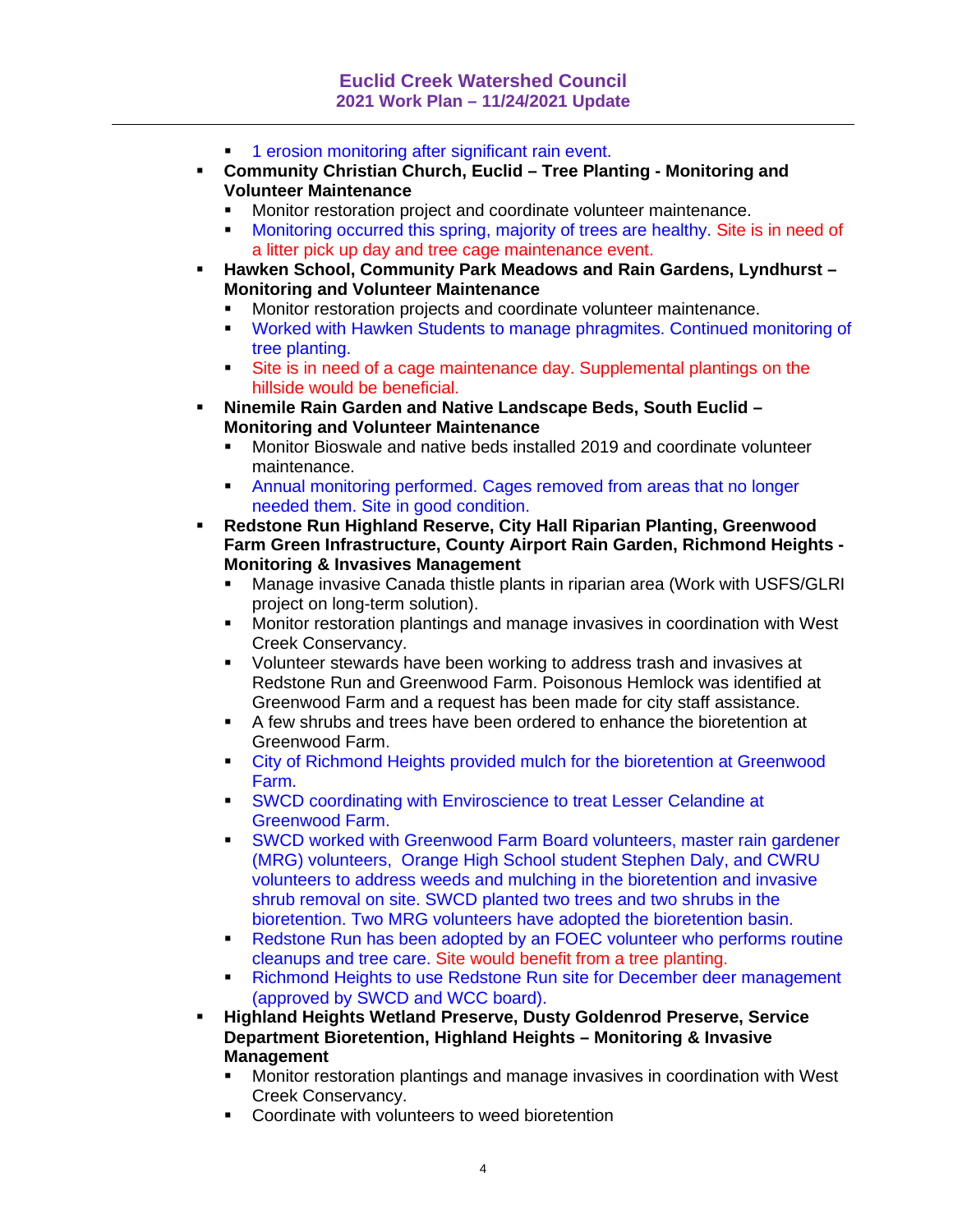- FOEC Stewards and SWCD staff led a cleanup event at the Highland Heights Wetland Preserve on April 10<sup>th</sup>. 6 volunteers removed 8 bags of trash. This event occurred due to a neighbor complaint about trash in the preserve.
- The Highland Heights Wetland Preserve was inspected. A significant amount of lesser celandine was observed. FOEC tried three different treatment methods in the spring and will assess in early 2022.
- Coordination with Orange High School Senior on senior project to help with restoration site and conservation site management and monitoring (3 week project in April & May focused on Dusty Goldenrod Preserve, Greenwood Farm, and Acacia Reservation)
- Sampling ammonia at Dusty Goldenrod Tributary #2. Volunteer data indicates high ammonia at this location. SWCD coordinate with Ohio EPA, Highland Heights, NEORSD, and County Board of Health to try and track down the source. Follow up monitoring indicates the source is between Wilson Mills and the properties along Hawthorne, but is yet to be determined. Levels returned to normal in April, but appear to be spiking again this November.



- FOEC continues to perform routine invasive plant management, tours, and cleanups at the conservation sites. SWCD has assisted with materials purchases for boundary marking.
- The Highland Heights bioretention has been adopted by a master rain gardener volunteer. Site is in good condition.
- **Other Riparian Plantings, Stream Restoration, Conservation Sites, and Stormwater Management Project Monitoring and Maintenance**
	- Coordinate monitoring and management activities with project partners including tree care, invasive management, and native plantings to ensure long term success of projects.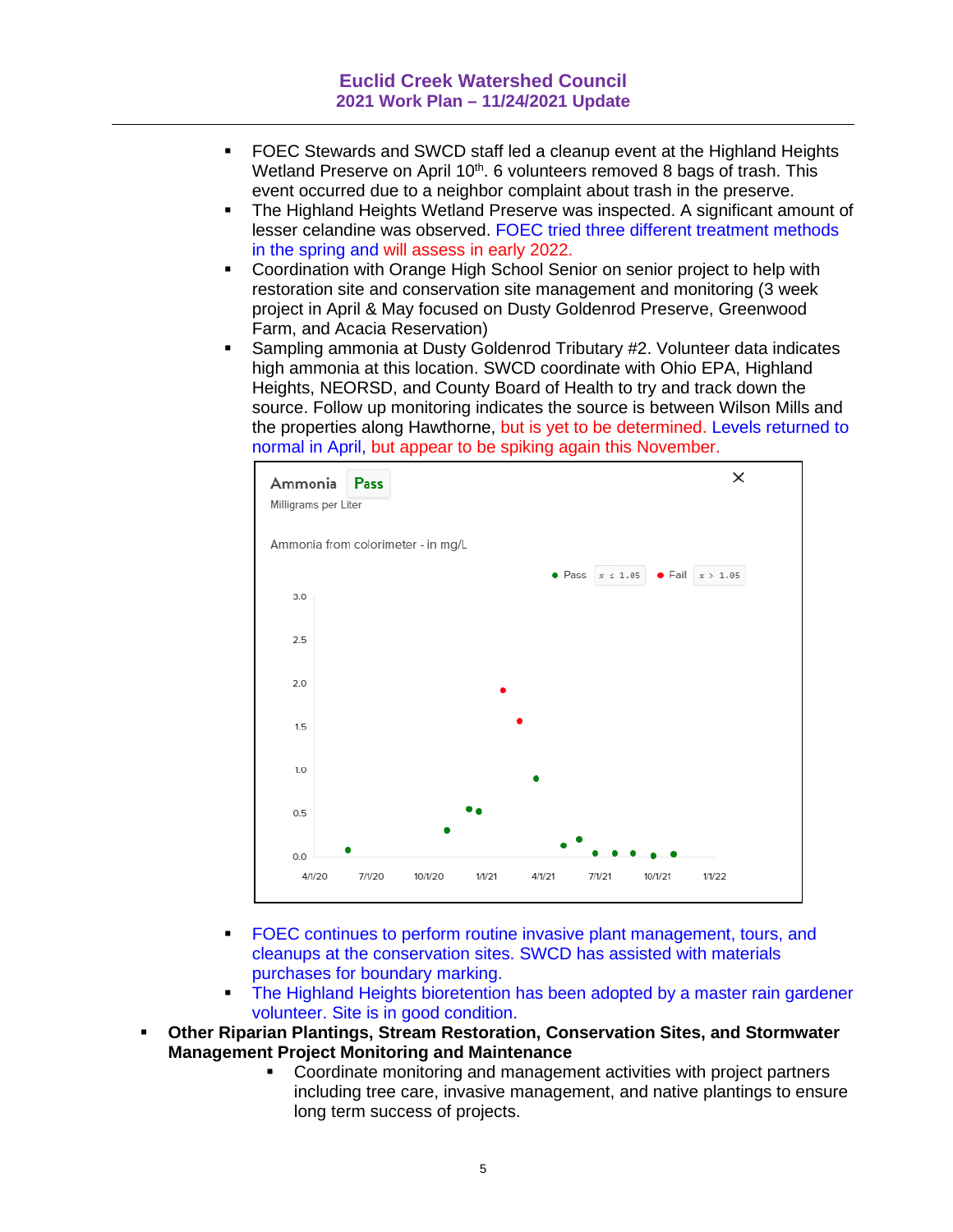- Lyndhurst –Wildflower Meadows and Rain Garden Inspections spring and fall (2 sites). Meadow in good condition, some dumping and litter. Rain garden is overgrown – suggest not cutting all the way down for winter – just trim to 12-24 inches for habitat. Consider garden retrofit and sign replacement. Meadow signs are faded and need to be replaced.
- South Euclid Rain Garden Inspection good condition.
- **EXT** Arbor day tree purchase to support Mayfield Heights Joe Newman Memorial Planting – City service staff planted.
- **Mayfield Village Wiley Park Master Rain Gardener continues to** maintain the two bioretention. Worked with City and ETEC to install 4 trees in spring.
- All annual inspections performed. SWCD will coordinate with communities on potential maintenance, signage replacement.

## *Project Planning:*

- *Mayfield Sand Ridge -Lyndhurst*
	- o Pursue grant opportunities for construction of Phases 1-3 on West Branch Euclid Creek
	- $\circ$  Ohio EPA has indicated support of the proposed 319 grant application for Phase 1. USEPA had some follow up questions to address before determining awards.
	- o Phase 1 grant awarded. NEORSD match provided.
	- o SWCD working with partners to get agreements in place.
- *Cleveland Clinic-Lyndhurst Campus* **Hydrologic Reconnection Concept Plan**
	- Waiting for NEORSD Master Planning Effort before beginning pursuit of funding
- *Mayfair Lake Dam Removal Project, Richmond Heights -* **Restoration Project**
	- Continue to meet and work with partners to try and secure funding.
	- **John Myers from County Department of Public Works has expressed interest in** the project. SWCD will meet to discuss. Suggest mailing, council meeting and public meetings in 2022/2023 after review of NEORSD CHALET Master Plan.
- *Stormwater Retrofit project prioritization* **Green Infrastructure Projects**
	- Find funding for concept plans that were developed for top two sites in 2010.
	- Find funding to develop concepts for projects on list without plans.
	- Reviewing Highland Heights Community Park Green Infrastructure concept for grant potential/tie-in to proposed access/trails work community is looking into. Discuss with City at Community Connections meeting.
	- SWCD will be attending conceptual planning training December  $15<sup>th</sup>$  to assist with future grant proposals.
- *Highland Heights Community Park Connections*
	- Work with City and WCC to determine feasibility, potential funding sources of connections to watershed amenities in and around the Community Park
	- Meetings with the City and WCC have been held. SWCD has been in talks with FOEC who are hesitant to support any trails around the Dusty Goldenrod Preserve and Highland Heights Wetland Preserve.
	- WCC and SWCD met with OHM to talk about next steps/concept work
	- SWCD helped the city to host public input meetings on OHM concepts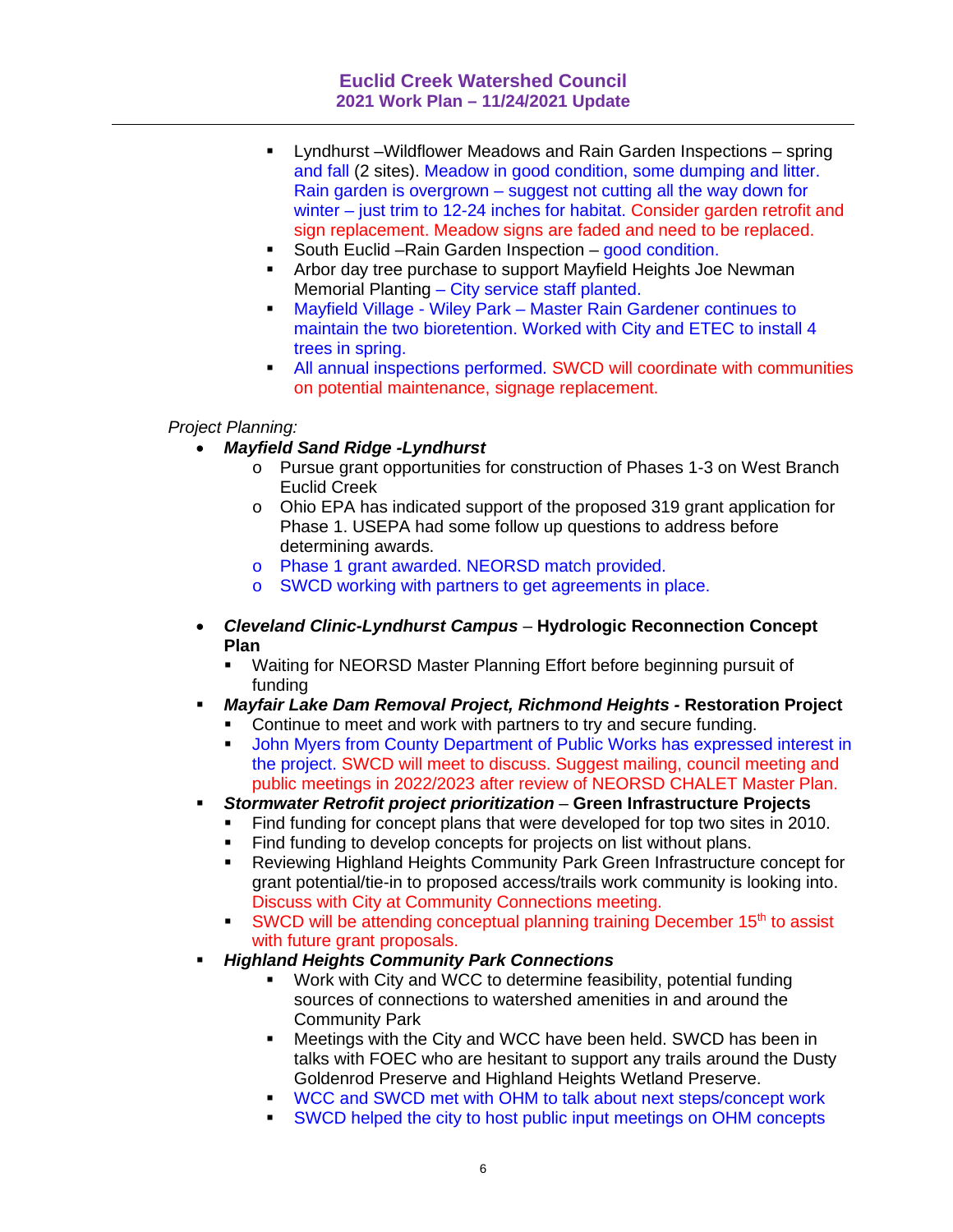- SWCD will meet with City, WCC, and FOEC botanist to go over survey input and next steps.
- *East 185th Street Fish Passage Project* (ODOT spillway) **Feasibility Study**
	- Watershed Program Manager participates in meetings and reviews. (NEORSD and USACE leading project.)
	- Attended spring meeting. Funding for the design has been awarded to USACE. NEORSD is still working on real estate issues. GLRI/AOC money for construction is not guaranteed. NEORSD provided update on the project for newsletter.
- *Cleveland Clinic-Lyndhurst Campus*  **Stream Restoration Project**
	- **Continue to monitor property for sale and approach new owner about project.**
	- **SWCD confirmed with Cleveland Clinic that the property is still being** considered for sale as of early summer.

*Watershed Plan Update:*

- *Euclid Creek Watershed Action Plan Update / Nonpoint Source Implementation Strategy Document (NPS-IS)*
	- o Continue to update plans and submit new critical areas, goals, objectives, and project summary sheets to help secure federal funding for projects.
	- o SWCD has analyzed and mapped tree canopy for the Deforested Riparian Zone critical area using the latest county tree canopy data. This dataset was combined with the Lake County tree canopy data to create this critical area.
	- o SWCD will finalize issue based critical areas for public and council input in 2022 to submit updated NPS-IS plan to OEPA.
- Watershed Resources:
	- Provide watershed resources and conference / training information to Euclid Creek Watershed Council and Technical Committee.
	- Euclid City coordination and information about potential invasive plant talk with council
	- **Provided input on Mayfield Heights Aquatic Center stormwater controls and** potential funding opportunities for native tree plantings as part of the project.
	- Continue to inform Technical Committee of training opportunities as they are brought to SWCD attention.
	- **Interact with local, state and national agency initiatives such as Total Maximum Daily** Load (TMDL) reports, research opportunities, outreach and funding initiatives.
	- Call with Ohio EPA about pollutant based critical areas
- Grant Opportunities & Technical Assistance:
	- a) Provide communities grant opportunity resources to evaluate for their use.
	- b) Assist local communities on the assembly of grant applications.
		- Utilize NEORSD Stormwater Program Community Cost Share as local match for restoration project grants and other shared priority projects with watershed communities
	- c) Assist Watershed Council communities with watershed projects
		- Provide assistance with projects in adjacent watersheds like Nine Mile, Green Creek and Euclid Lake Erie Watersheds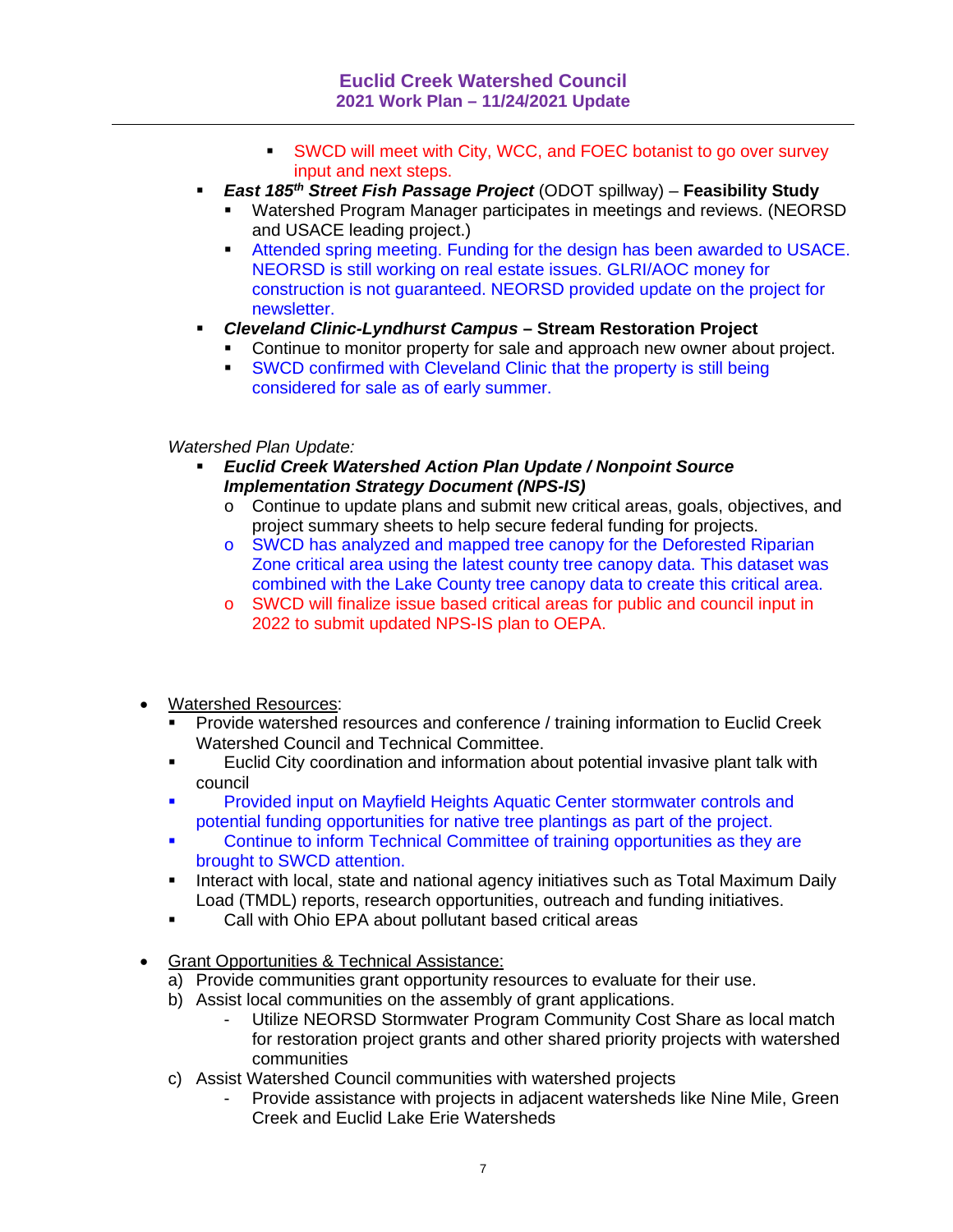- Worked with S Euclid councilwoman Sara Continenza on Food Strong Rain Garden installation (utilizing WRLC/Dominion Grant Funding)
- d) Provide technical assistance to communities on natural resource issues during master planning or update efforts, on floodplain management activities and on stream maintenance best management practices as requested.
	- Watershed Friendly Maintenance for Community Virtual Workshops. Recordings are available for viewing.
- e) Provide technical assistance to watershed landowners with stream maintenance, erosion and/or drainage issues as requested.
	- Virtual Backyard Stream Ownership Webinar available to landowners with stream maintenance questions.

Q1:

- Beachwood Meetings Temple about watershed friendly landscaping and memorial garden, site visit, information on improper mulching and tree care
- Euclid Business Manager call and assistance with illegal dumping behind property
- Highland Heights Resident assistance with mapping and research about new oil & gas well proposed in neighborhood
- Highland Heights property owner call about trash in easement & coordinating with FEOC Conservation committee on cleanup
- Lyndhurst Property Owner Call about ravine stabilization
- Lyndhurst Property Owner Rain Garden technical assistance report and call

Q2:

- o Beachwood (2), Lyndhurst (4), South Euclid (1), Willoughby Hills (1) Sites visits, emails and calls related to erosion, drainage, planting advice and plant care advice, connecting residents with information about what to do when they identify a spill.
- o Working with two Beachwood places of worship to implement projects in the fall
- o Zoom Presentation at FOEC Annual Meeting and follow up to landowner questions
- o Zoom Presentation to Rotary Club on ECWP and how they can get involved

Q3:

- o SWCD staff assisted property owners and HOAs in Beachwood, Cleveland, Euclid, Highland Heights, Lyndhurst, Mayfield Village, Richmond Heights, and South Euclid with concerns about erosion, stormwater control measure maintenance, ravine tree care, wetland delineation, native garden planning, rain garden planning, backyard drainage, and backyard streamside care
- o Zoom Presentation to Rotary Club on SWCD and stormwater involvement.

## **Cuyahoga SWCD Conservation Action Grant & Scholarship Fund**

SWCD has started to offer spring and fall mini-grants and scholarships for residents, organizations and schools in Cuyahoga County. The purpose of the Cuyahoga SWCD Conservation Action Grant & Scholarship Fund is to reduce the financial barriers of adopting conservation practices at home and in our community - practices such as rain gardens, rain barrels, planting trees, landscaping with native plants, teacher training and workshops. Cuyahoga SWCD will offer reimbursement grants and scholarships up to \$1000 based on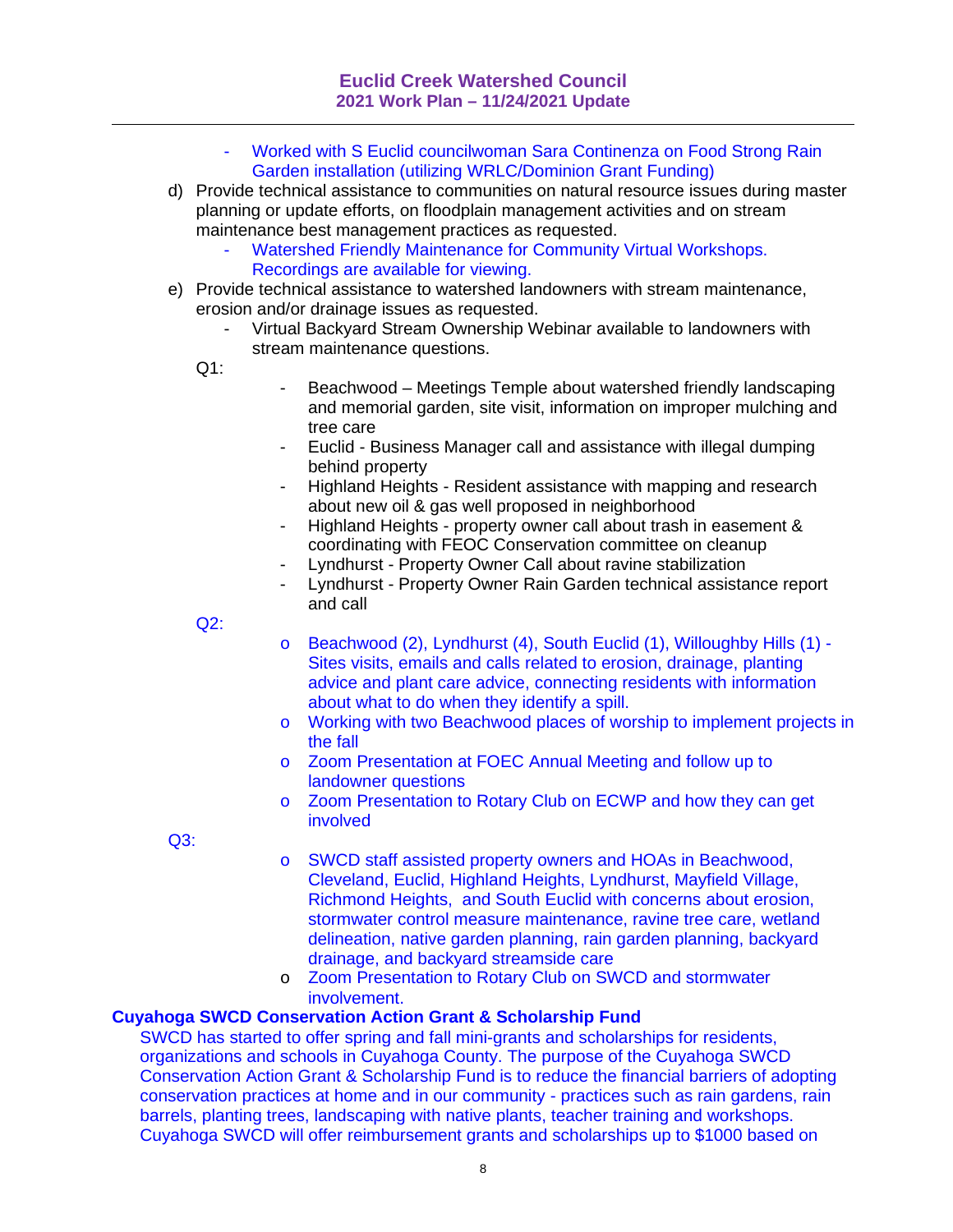project or scholarship type, demonstrated need and benefit. Grants are awarded twice per year, in March and September.

- Spring 2021 Grants 19 grants totaling \$15,097.59 (13 Projects in Cleveland, 1 in Mayfield Heights)
- Fall 2021 Grants 9 grants totaling \$8,930.00 (3 Projects in Cleveland)
- Volunteer Monitoring Program (VMP): Continue and advance VMP program
	- **Conduct Volunteer Monitoring Committee meetings as needed.**
	- **Recruit new citizen volunteers.**
	- **Outreach and facilitate with interested groups.**
	- **Input data collected annually and develop annual report for volunteers and watershed** communities.
	- Host water quality monitoring party with program updates and input for future. Held January 23rd
	- **-** Coordinate with Cleveland Metroparks Watershed Volunteer Program
	- **Coordination with volunteer monitors, Highland Heights, and partners with high** ammonia results at Dusty Goldenrod Tributary #2. Follow-up monitoring was performed by SWCD with multiple kits at 8 stations to narrow down the source location.
	- **Meeting with Ohio EPA about high ammonia samples**
	- Housing and providing pickup for volunteer monitors, updating sign up genius for kit check out.
	- **Routine monitoring data review and certifying data.**
	- Two additional Euclid Creek volunteers have been trained in Q1 this year.
	- **Processing 8 e.coli samples (volunteers take water samples, SWCD staff run bacteria** protocols and use incubator)
	- 20 out of 120 bacteria tests have been performed finding loads above the TMDL, consistent with NEORSD findings.
	- **Planning with NEORSD includes supplementing their sampling, as NEORSD can only** sample two years out of every 10. Sites outside of the sewer district's area will be targeted to provide baseline data.
	- **Water Quality Monitoring Training held 4/10/2021.**
	- In NEORSD has indicated the Watershed agreement program will not support monitoring equipment purchases going forward.

Q2:

- Chemistry sampling occurred at all sites at least once a month and continues to display levels of ammonia that meet TMDL target limits at all but one site. However, all sites continue to have levels of phosphorus that exceed the TMDL target limit. This monitoring data will continue to capture any changes brought on by restoration projects and ongoing management measures.
- Twelve volunteers contributed 45 hours to collect and process water samples for both E. coli and chemistry monitoring.
- **Two training workshops were held for new volunteers and 16 members of the public** participated.

 Bacteria Monitoring: Typical local laboratory analysis of stream samples for E. coli cost between \$18 - \$75 per sample, which is cost prohibitive to many townships and organizations. The Hoosier Riverwatch sampling method is a cost-effective process to collect indicator-level E. coli data that generally produces results within an acceptable margin of error of laboratory results. The goal of the E. coli sampling program is to identify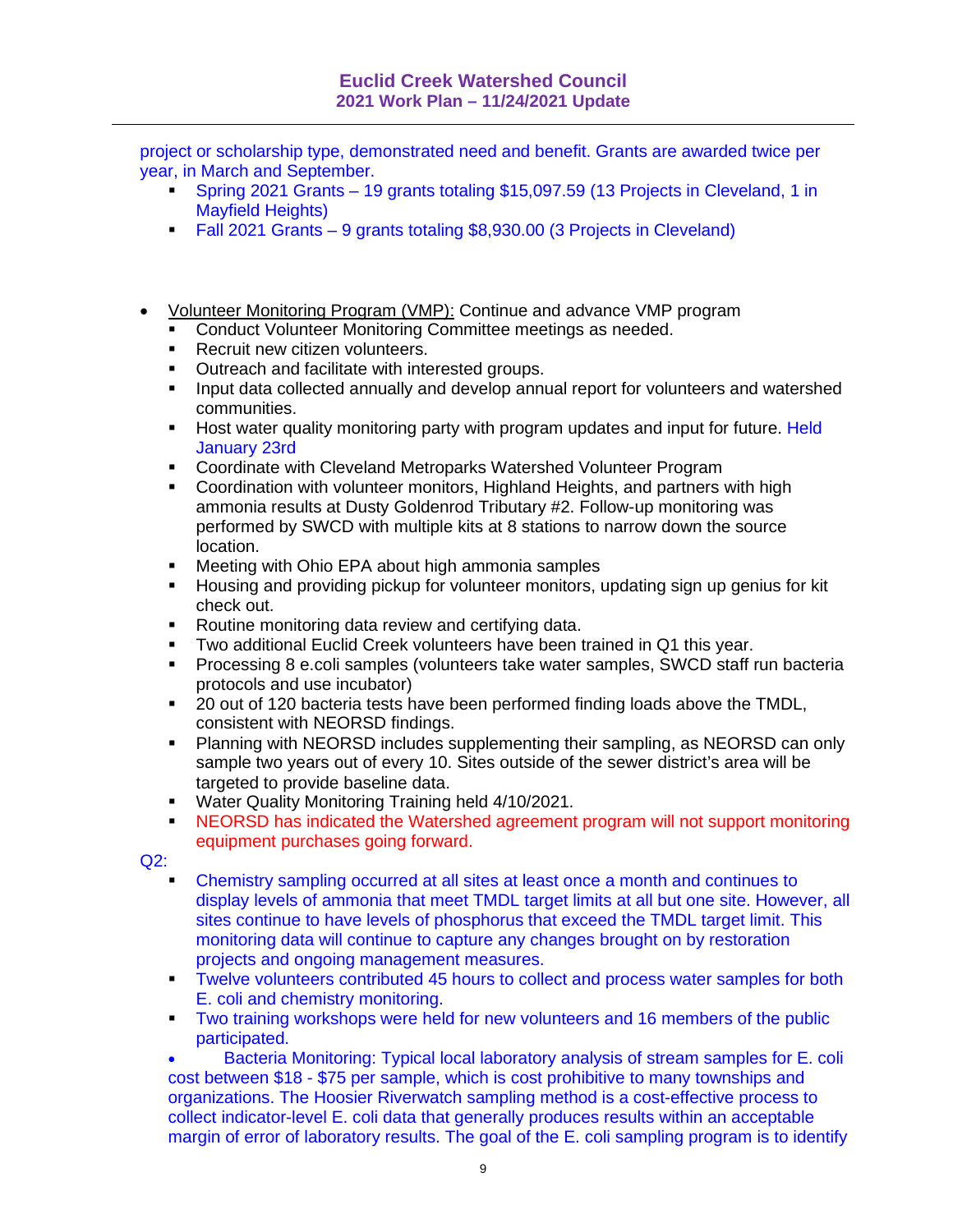any "hotspots" that can then be sampled for laboratory testing, ruling out areas with acceptable levels of E. coli where the more expensive laboratory data may not be necessary. All data, both of E. coli and the ongoing chemistry sampling, collected by CSWCD and volunteers is publicly available, and any organization (including but not limited to townships, cities, and special districts) are encouraged to use the data to inform management measures. While no TMDL for E. coli CFUs has been established for Euclid Creek specifically, our analysis refers to the Recreation/E. coli TMDLs in Selected Watersheds Around the State of Ohio for general guidelines on interpreting CFU limits. Initial results will continue to be published at the Euclid Creek Water Reporter map (https://maps.waterreporter.org/2f4cd5fdcefc70a6/).

- E. coli sampling has been completed at all Euclid Creek sites in Q2 of 2021 and will continue to gather data monthly at all sites.
- CSWCD staff continue to train volunteers and several local watershed groups have expressed great interest in learning to sample E. coli.
- CSWCD staff also spent time collecting and processing E. coli samples to fill in any data gaps.

 Additionally, in Q2 CSWCD staff began collaborating with the Cuyahoga County Board of Health (CCBOH) on initial plans for combining all watershed data across Cuyahoga County into one centralized database. Plans are ongoing. Meanwhile the CCBOH continues to monitor E. coli using limited seasonal staff throughout the summer and used all E. coli data collected to date to inform their sampling plans.

 $Q3$ :

- Chemistry Monitoring: Thirty-six samples were taken across all sites by sixteen volunteers, including six volunteers that are new to the program. One training session for new volunteers was held, hosted jointly by Cleveland Metroparks partners and CSWCD staff. One new monitoring site was developed to capture pre-and-post project monitoring above and below the proposed Mayfield Sands Restoration site due to 319 funding awarded. The ongoing goal of the program continues to be robust sampling of each site at least monthly, year-round, to supplement partner data.
- **Bacteria Monitoring: Monthly testing continues at vulnerable headwater sites; continued** testing throughout the watershed has been expanded to include two more volunteers trained in E. coli sampling and incubation.

 $Q4$ :

- In October and November 18 volunteers sampled all 13 sites 25 times. Volunteers are reminded this month to switch over to the Inclement Weather Sampling Protocol, taking the sample and probe measurements at the site then returning to a warm spot to complete the remainder of the tests, and not to sample on slippery banks or break through ice. Most measurements fall within expected ranges and monitors have not reported and spikes or spills. In addition, all 13 sites have been sampled for E. coli at least once. The kit has been removed from Wildwood Marina as it has closed for the season and now two kits are stationed at Noble Neighborhood Library, close to the west branch sites, and Richmond Heights Branch of the Cuyahoga County Library, close to the headwaters and east branch sites. The third kit is in for maintenance due to a malfunction with the YSI Probe.
- Model Ordinances: Implement local ordinances to meet community stormwater management plan goals.
	- Work with local communities and City Engineers in updating the ordinances to meet the 5-year Stormwater Management Plan goals.
	- **2021 Goals:**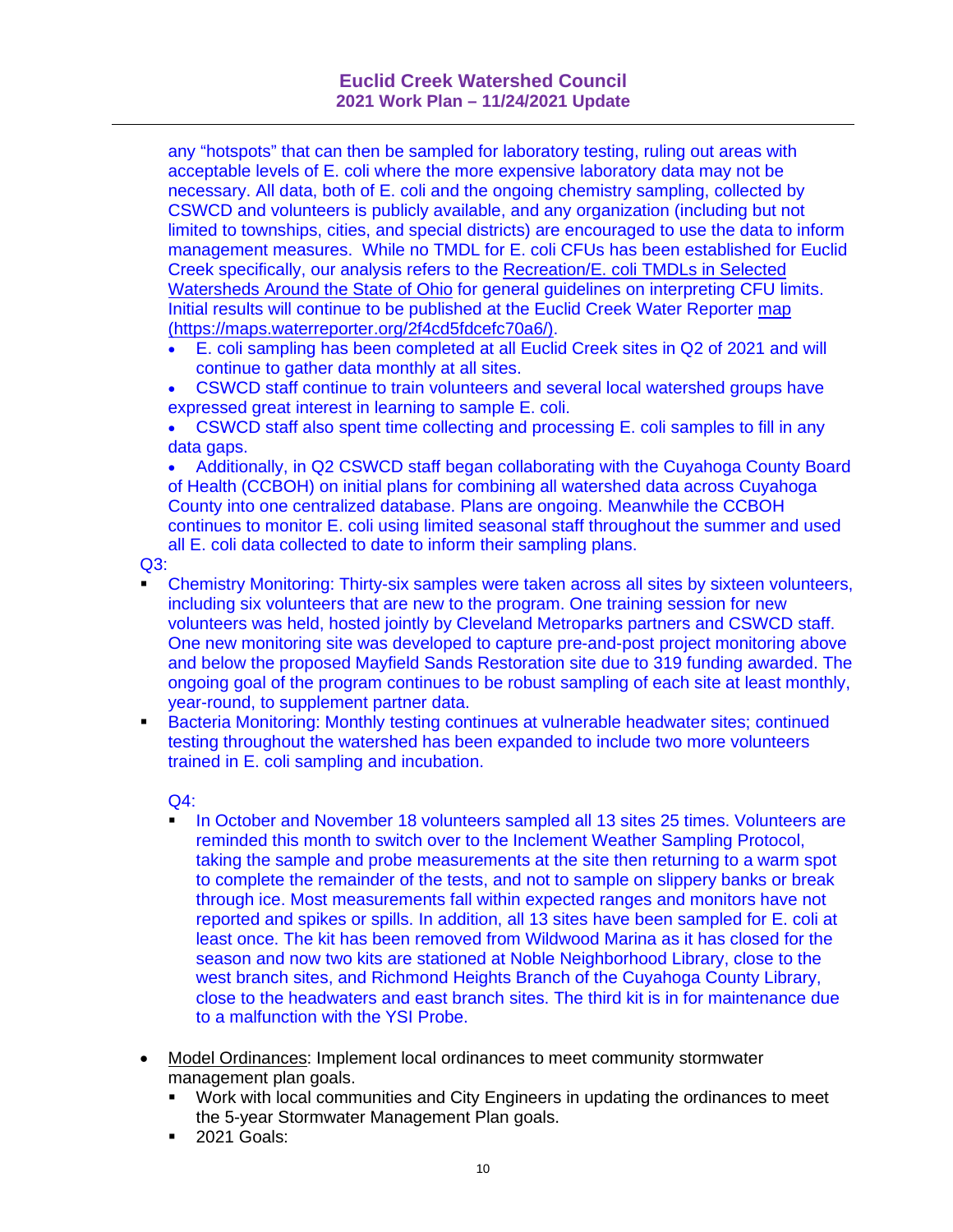- continue to work with Mayfield Heights, Highland Heights and Lyndhurst on riparian setback ordinance consideration/passage.
- CRWP gave a presentation about riparian setback adoption and implementation assistance at the Euclid Creek Summit, assisted with facilitation of breakout sessions, and follow up outreach to Euclid Creek communities about technical assistance available for riparian setback adoption.
- Host workshop on successful implementation of setbacks with CLEB partners for communities with setbacks in place – this workshop got pushed back and we are now targeting 2022.

## **Watershed Outreach & Program Partner Collaboration**

- 1. PIPE Program
	- Continue implementing the PIPE program through the PIPE Committee and coming up with new and innovative education and outreach opportunities.
	- **PIPE Committee Meeting Held 3/22/2021**
	- All PIPE programming/permit requirements have been completed for 2021.
	- SWCD will work with communities on annual reporting in February 2022.
	- See separate work plan updates for 2021 programming.
	- For 2022 suggest PIPE work plan focus strictly on PIPE activities and watershed events be tracked as a separate deliverable in the ECWC work plan.

#### 2. Watershed Outreach

- Continue to coordinate watershed outreach with the goal of reaching a diverse group of stakeholders from streamside property owners to large landlocked landowners.
	- o Euclid Creek Newsletter Assemble and distribute the Euclid Creek newsletter at least one time a year. Newsletter emailed to distribution list and mailed to ECWC Communities (public officials and city staff).
	- o Broadcast emails/E-Newsletter Send out monthly broadcast emails/E-Newsletter, more frequent updates with more timely information. Continue to add new city council and staff to email distribution list.
		- January Eblast (1,784 recipients)
		- Water Quality Volunteer Eblast (267 recipients)
		- February Volunteer outreach and recognition Eblast (1,776 recipients)
		- March Eblast (1,630 recipients)
		- April Cleanups Email  $4/8 342$  recipients
		- April Updates Email 4/14 1,625 recipients
		- Earth Day Volunteer Email 4/22 268 recipients
		- June updates Email  $6/7 1,629$  recipients
		- River Day Volunteer Email 6/22 278 recipients
		- Q3: Monthly email newsletters were compiled and sent to an audience of 1,624
		- Annual Newsletter Mailed to 582 households. This included purchase of targeted mailing to underserved/BIPOC community members. SWCD mailed newsletters for displays first week of December. (Paper shortages created a delay for the bulk printing job)
	- o Website Continue updating website with new projects and news.
		- FOEC Content to monthly blog, updating front page, updates to water quality monitoring contacts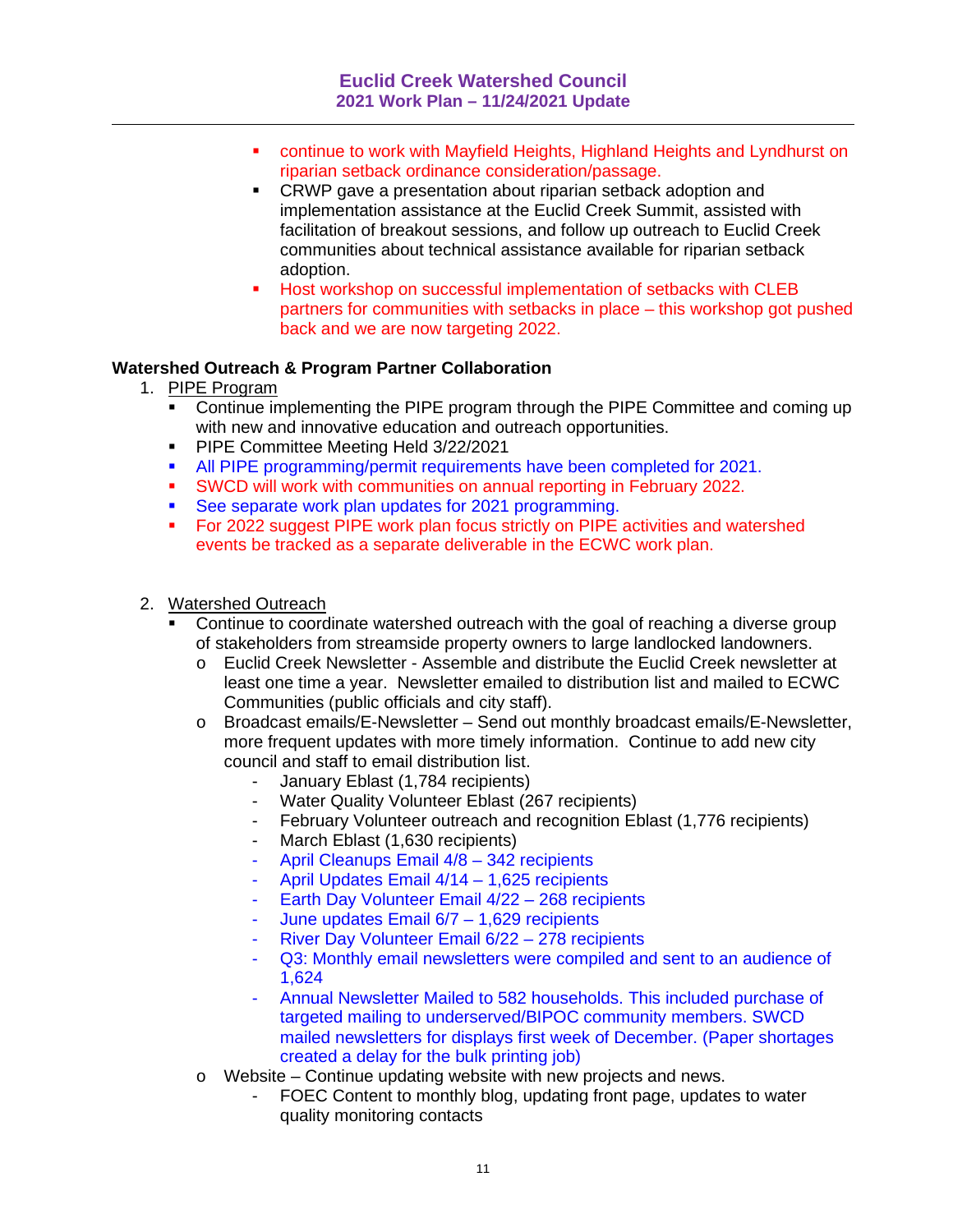- o Social Media (facebook, Instagram, twitter) Manage Euclid Creek Watershed Program social media accounts. Post 1-5 times a week.
	- 102 posts in Quarter 1 (ECWP Programs, Cleveland Plastic Reduction Working Group updates, partner events and information)
	- Quarter 2: 57 Social media posts
	- Quarter 3: 45 Social media Posts
	- (Reach: Facebook: 989 followers, 905 likes; Twitter: 212 followers; Instagram: 266 followers)
- o Targeted Streamside Property Owner Mailing –Continue annual mailing to streamside property owners in Euclid Creek focusing on watershed management and best practices on properties.
	- Richmond Heights & Willoughby Hills Phragmites mailer to 20 homes along the creek with reported invasive plants in back yards
	- Q2: SWCD staff assisted FOEC with targeted mailing to property owners around Euclid Creek preservation areas.
	- LAWE # 6 Mailed November to 1,523 households along Euclid Creek and Green Creek.
- o Euclid Creek Watershed Champion Pledges Encourage residents to take simple steps in their yard and community to help Euclid Creek. Participants will receive a yard sign.
	- 1 new Euclid Creek champion in Q1 2021
	- 38 total Euclid Creek Champions
	- This program has not been as successful as hoped. For 2022 we will likely only promote this at in person events/have in person sign pick up to cut down on administrative time mailing or delivering signs.
- 3. Euclid Creek Watershed Council Coordination
	- Watershed Coordinator serves as Secretary to Euclid Creek Watershed Council (nonvoting member). Gives notice of meetings, prepares meeting agendas with ECWC Chair and content, keeps minutes, and records all votes.
		- Drafted 2020 meeting minutes and posted updates to website
		- Drafted April meeting minutes and posted updates to website
	- Continue coordinating the Euclid Creek Watershed Council meetings and committees, including the PIPE Committee, Technical Committee and Volunteer Monitoring Program Committee.
		- PIPE Committee Meeting Held 3/22/2021
		- Gauge Technical Committee Interest on virtual 2022 programming Proposed MS4 Permit Updates, SCM Maintenance, Tree Care, Good Housekeeping
	- **Continue to promote best land use practices in communities.**
	- Assist with and coordinate the NPDES Phase II Permit among the Council communities as requested by the Technical Committee.
- 4. Watershed Partner Liaison
	- Assist watershed partners with Euclid Creek watershed resources.
		- o Assisted NEORSD with Cuyahoga Board of Health coordination to provide requested septic system information
	- Serve as liaison between Euclid Creek Watershed Council and watershed partners.
	- **Provide Euclid Creek watershed program updates to watershed partners and at** watershed partner meetings as time allows.
	- **Coordinate with watershed partner members at watershed events.**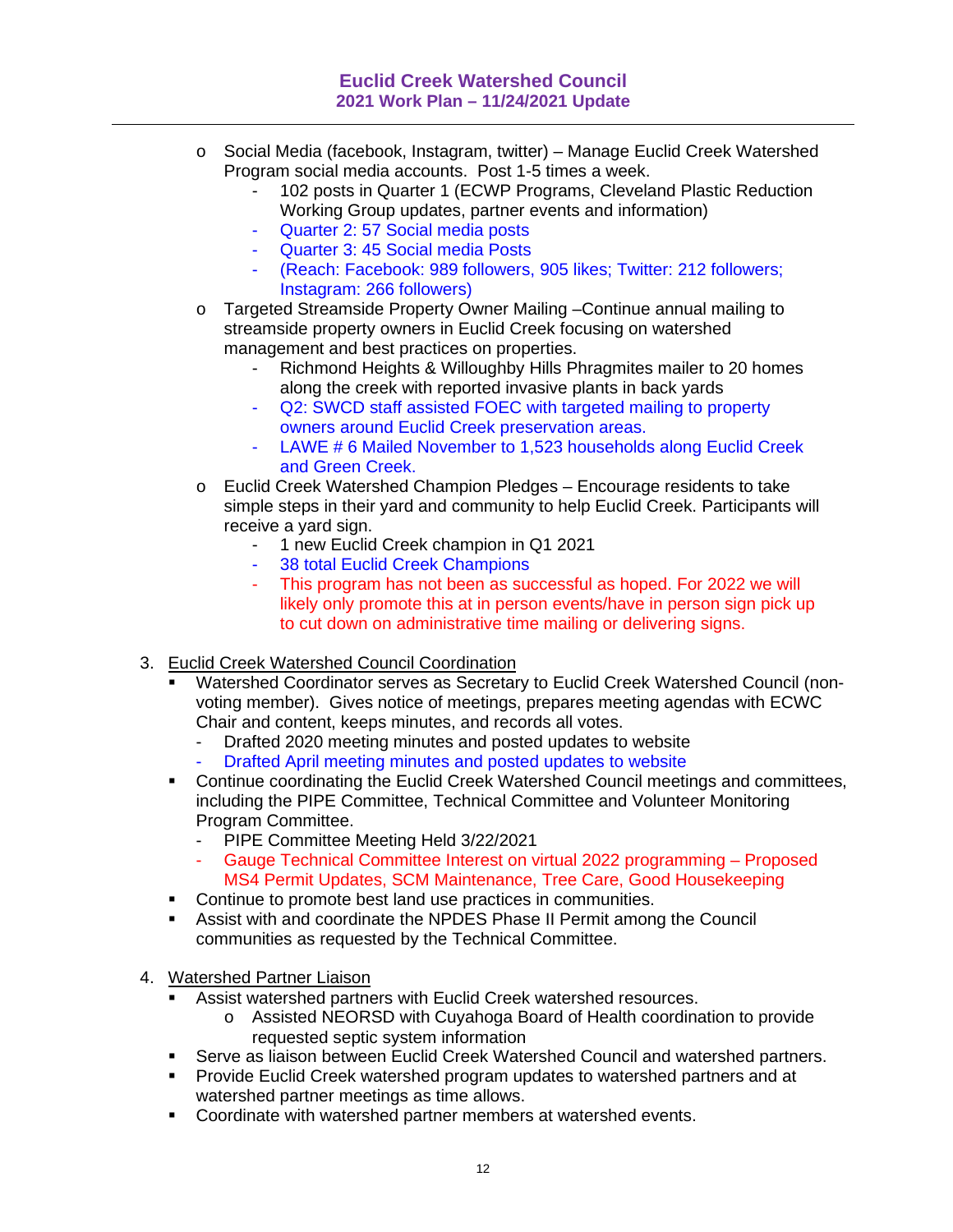For 2022 – targeting program community and partner updates in monthly emails, requesting Euclid Creek projects/updates to share in addition to SWCD/FOEC work.

# **Watershed Program Sustainability / Funding**

- **Euclid Creek Watershed Council MOU for 2021-2024** Renew watershed program MOU with Euclid Creek Watershed Council communities and approach Pepper Pike and Willoughby Hills to gauge interest in joining
- *Central Lake Erie Basin (CLEB) Watershed Organization Collaboration–* local watershed groups from Black River to Ashtabula/Conneaut River Watershed
	- Meet quarterly to discuss collaboration opportunities, funding challenges, watershed gaps in coverage, etc.
	- Table events collaboratively share watershed volunteer time at regional events central messaging key to avoiding public confusion of watersheds
	- CLEB applies for funding to maintain support and assist existing watershed groups with workload and to assist groups without watershed programs in special projects/programs.
	- CLEB has been meeting monthly virtually during the pandemic. SWCD staff attend meetings and provide quarterly ECWP updates to continue regional watershed work support.

## *NEORSD-ECWP Watershed Organization Service Program 2021*

- Cuyahoga SWCD will manage 2021 service program according to three-way MOU with FOEC and CRWP. FOEC awarded \$40,000. CRWP to be the fiscal agent.
- Q1 Reporting submitted
- Q2 Reporting submitted
- Q3 Reporting submitted
- 2022 WPSA Application submitted for \$40,000 NEORSD has requested a shift in focus with more heavy emphasis on implementation and DEI services.

# **Additional Watershed Efforts led by Partner Agencies**

- Participate in partner agencies' meetings, serve on committees, and/or planning efforts as requested/needed.
	- *Cleveland Metroparks Acacia Reservation, Euclid Creek Reservation-Wildwood Park*
	- Assisted CMP with information for WRRSP Acacia Reporting
	- Promoting CMP Acacia cleanups, assisting with Wildwood cleanup and invasive pull
	- Provided SWCD and FOEC letters of support to CMP COTF Grant Application for trail extension of Euclid Creek Reservation north onto old Euclid Middle School property
	- Supporting Acacia Cleanups with Litterati Challenge and Smart Grabbers
	- Euclid Creek Middle School Tree Planting will now occur 2022 SWCD will assist with volunteer plantings
	- *CLEB*
	- *Attending monthly committee meetings and 2 CLEB led DEI workshops*
	- *Assisting CLEB with several grants (outlined above)*
	- *Cuyahoga Area of Concern (AOC) Committees*
		- o Cuyahoga SWCD is now the AOC facilitator and can no longer hold a voting member position
		- o M. Hennessey will be attending and keeping records for all AOC subcommittee meetings